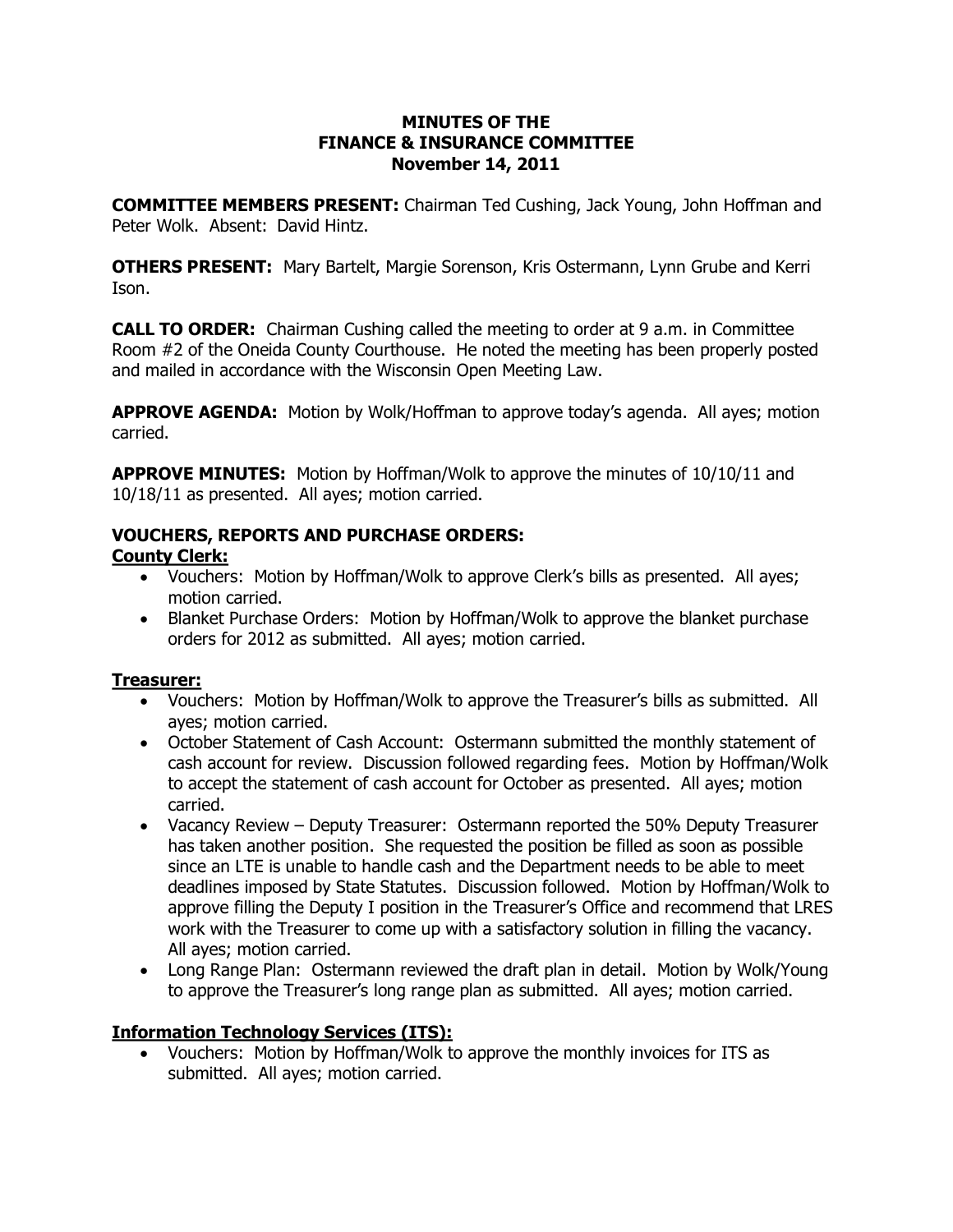Finance & Insurance Committee Minutes November 14, 2011 Page 2 of 3

> • Line Item Transfer: Motion by Cushing/Wolk to approve the ITS line item transfer to balance accounts as presented. All ayes; motion carried.

#### **Finance:**

- · Blanket Purchase Orders: Motion by Cushing to approve the blanket purchase orders and vouchers for Finance as presented. All ayes; motion carried.
- · September 2011 General Investments: Motion by Cushing/Hoffman to accept the September 2010 general investment statement as presented. All ayes; motion carried.
- · Finance Department Long Range Plan: Sorenson reviewed the Finance Department's long range plan. Discussion followed. Motion by Cushing/Hoffman to approve the Finance Department's long range plan as presented. All ayes; motion carried.
- · 2012 Levy Limits: Sorenson provided a handout regarding levy limits and noted the limit can be raised by \$150,000. Discussion followed.
- · 2012 Budget: Nothing to discuss at this time.

**LINE ITEM TRANSFERS:** Sorenson submitted the following line item transfers for approval: Sheriff's Department, Health Department, Veterans' Service Office, Department on Aging and Emergency Management. Motion by Hoffman/Wolk to approve the line item transfers as presented. All ayes; motion carried.

### **RESOLUTION FOR LINE ITEM TRANSFERS:**  None.

#### **RESOLUTIONS TO COME BEFORE THE ONEIDA COUNTY BOARD OF SUPERVISORS AT THEIR NOVEMBER 15, 2011 MEETING.**

- Resolution #70-2011 offered by Supervisors of the Finance and Insurance Committee regarding writing off the outstanding check record. No fiscal impact.
- Resolution #71-2011 offered by Supervisors of the Finance and Insurance Committee regarding designating County depositories. No fiscal impact.
- Resolution  $#72-2011$  offered by Supervisors of the Finance and Insurance Committee regarding the delegation of authority to invest County funds. No fiscal impact.
- · Resolution #73 offered by Supervisors of the Finance and Insurance Committee regarding the approval to sub-lease the property (Koinonia Residential Treatment Center) by the Human Service Center. No fiscal impact.
- · Resolution #74 offered by Supervisors of the Finance and Insurance Committee regarding the approval of the lease to be entered into for the Koinonia Facility. No fiscal impact.
- Resolution  $#75-2011$  offered by the Supervisors of the Labor Relations Employee Services Committee reducing the full time position of Deputy Register of Deeds I to a 75% part time position. Fiscal impact attached.
- Resolution  $#76-2011$  offered by the Supervisors of the Labor Relations Employee Services Committee regarding reclassifying the Account Technician position in the Forestry Department to an Account Clerk III, grade level 7 and an amendment be made to the county budget for fiscal year 2012. Fiscal impact attached.
- Resolution #77-2011 offered by the Supervisors of the Labor Relations Employee Services Committee regarding the renewal of the Community Policing Deputy Sheriff position for the fiscal year 2012 contingent upon the Wisconsin Community Policing grant monies. Fiscal impact attached.